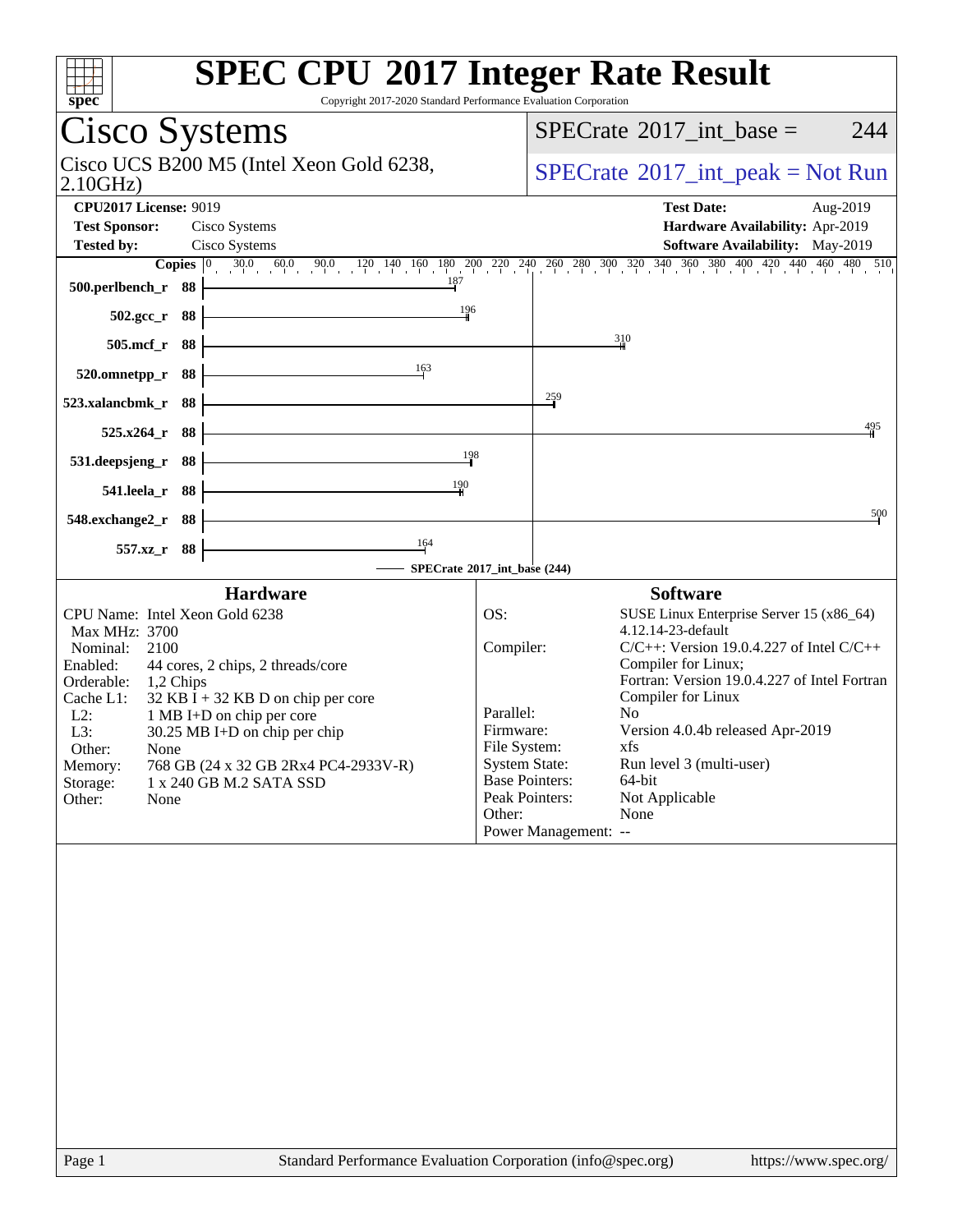

Copyright 2017-2020 Standard Performance Evaluation Corporation

### Cisco Systems

2.10GHz) Cisco UCS B200 M5 (Intel Xeon Gold 6238,  $\vert$  [SPECrate](http://www.spec.org/auto/cpu2017/Docs/result-fields.html#SPECrate2017intpeak)®[2017\\_int\\_peak = N](http://www.spec.org/auto/cpu2017/Docs/result-fields.html#SPECrate2017intpeak)ot Run

[SPECrate](http://www.spec.org/auto/cpu2017/Docs/result-fields.html#SPECrate2017intbase)<sup>®</sup>2017 int base = 244

**[CPU2017 License:](http://www.spec.org/auto/cpu2017/Docs/result-fields.html#CPU2017License)** 9019 **[Test Date:](http://www.spec.org/auto/cpu2017/Docs/result-fields.html#TestDate)** Aug-2019 **[Test Sponsor:](http://www.spec.org/auto/cpu2017/Docs/result-fields.html#TestSponsor)** Cisco Systems **[Hardware Availability:](http://www.spec.org/auto/cpu2017/Docs/result-fields.html#HardwareAvailability)** Apr-2019 **[Tested by:](http://www.spec.org/auto/cpu2017/Docs/result-fields.html#Testedby)** Cisco Systems **[Software Availability:](http://www.spec.org/auto/cpu2017/Docs/result-fields.html#SoftwareAvailability)** May-2019

#### **[Results Table](http://www.spec.org/auto/cpu2017/Docs/result-fields.html#ResultsTable)**

| <b>Base</b>                              |               |                |                | <b>Peak</b>    |              |                |            |               |                |              |                |              |                |              |
|------------------------------------------|---------------|----------------|----------------|----------------|--------------|----------------|------------|---------------|----------------|--------------|----------------|--------------|----------------|--------------|
| <b>Benchmark</b>                         | <b>Copies</b> | <b>Seconds</b> | Ratio          | <b>Seconds</b> | <b>Ratio</b> | <b>Seconds</b> | Ratio      | <b>Copies</b> | <b>Seconds</b> | <b>Ratio</b> | <b>Seconds</b> | <b>Ratio</b> | <b>Seconds</b> | <b>Ratio</b> |
| 500.perlbench_r                          | 88            | 751            | 187            | 750            | 187          | 752            | 186        |               |                |              |                |              |                |              |
| $502.\text{gcc\_r}$                      | 88            | 635            | 196            | 640            | 195          | 637            | <u>196</u> |               |                |              |                |              |                |              |
| $505$ .mcf r                             | 88            | 458            | 310            | 456            | 312          | 460            | 309        |               |                |              |                |              |                |              |
| 520.omnetpp_r                            | 88            | 708            | 163            | 708            | 163          | 709            | 163        |               |                |              |                |              |                |              |
| 523.xalancbmk r                          | 88            | 358            | 259            | 357            | 260          | 359            | 259        |               |                |              |                |              |                |              |
| 525.x264 r                               | 88            | 312            | 494            | 311            | 495          | 311            | 496        |               |                |              |                |              |                |              |
| 531.deepsjeng_r                          | 88            | 508            | 199            | 511            | 198          | 509            | 198        |               |                |              |                |              |                |              |
| 541.leela_r                              | 88            | 768            | 190            | 760            | 192          | 765            | <u>190</u> |               |                |              |                |              |                |              |
| 548.exchange2_r                          | 88            | 461            | 500            | 462            | 499          | 461            | 500        |               |                |              |                |              |                |              |
| 557.xz r                                 | 88            | 579            | 164            | 579            | 164          | 579            | 164        |               |                |              |                |              |                |              |
| $SPECrate^{\circ}2017$ int base =<br>244 |               |                |                |                |              |                |            |               |                |              |                |              |                |              |
| $SPECrate^{\circ}2017$ int peak =        |               |                | <b>Not Run</b> |                |              |                |            |               |                |              |                |              |                |              |

Results appear in the [order in which they were run](http://www.spec.org/auto/cpu2017/Docs/result-fields.html#RunOrder). Bold underlined text [indicates a median measurement](http://www.spec.org/auto/cpu2017/Docs/result-fields.html#Median).

#### **[Submit Notes](http://www.spec.org/auto/cpu2017/Docs/result-fields.html#SubmitNotes)**

 The numactl mechanism was used to bind copies to processors. The config file option 'submit' was used to generate numactl commands to bind each copy to a specific processor. For details, please see the config file.

### **[Operating System Notes](http://www.spec.org/auto/cpu2017/Docs/result-fields.html#OperatingSystemNotes)**

Stack size set to unlimited using "ulimit -s unlimited"

#### **[General Notes](http://www.spec.org/auto/cpu2017/Docs/result-fields.html#GeneralNotes)**

Environment variables set by runcpu before the start of the run: LD\_LIBRARY\_PATH = "/home/cpu2017/lib/intel64:/home/cpu2017/lib/ia32:/home/cpu2017/je5.0.1-32" Binaries compiled on a system with 1x Intel Core i9-7900X CPU + 32GB RAM memory using Redhat Enterprise Linux 7.5 Transparent Huge Pages enabled by default Prior to runcpu invocation Filesystem page cache synced and cleared with: sync; echo 3> /proc/sys/vm/drop\_caches runcpu command invoked through numactl i.e.: numactl --interleave=all runcpu <etc> NA: The test sponsor attests, as of date of publication, that CVE-2017-5754 (Meltdown) is mitigated in the system as tested and documented. Yes: The test sponsor attests, as of date of publication, that CVE-2017-5753 (Spectre variant 1) is mitigated in the system as tested and documented. Yes: The test sponsor attests, as of date of publication, that CVE-2017-5715 (Spectre variant 2)

**(Continued on next page)**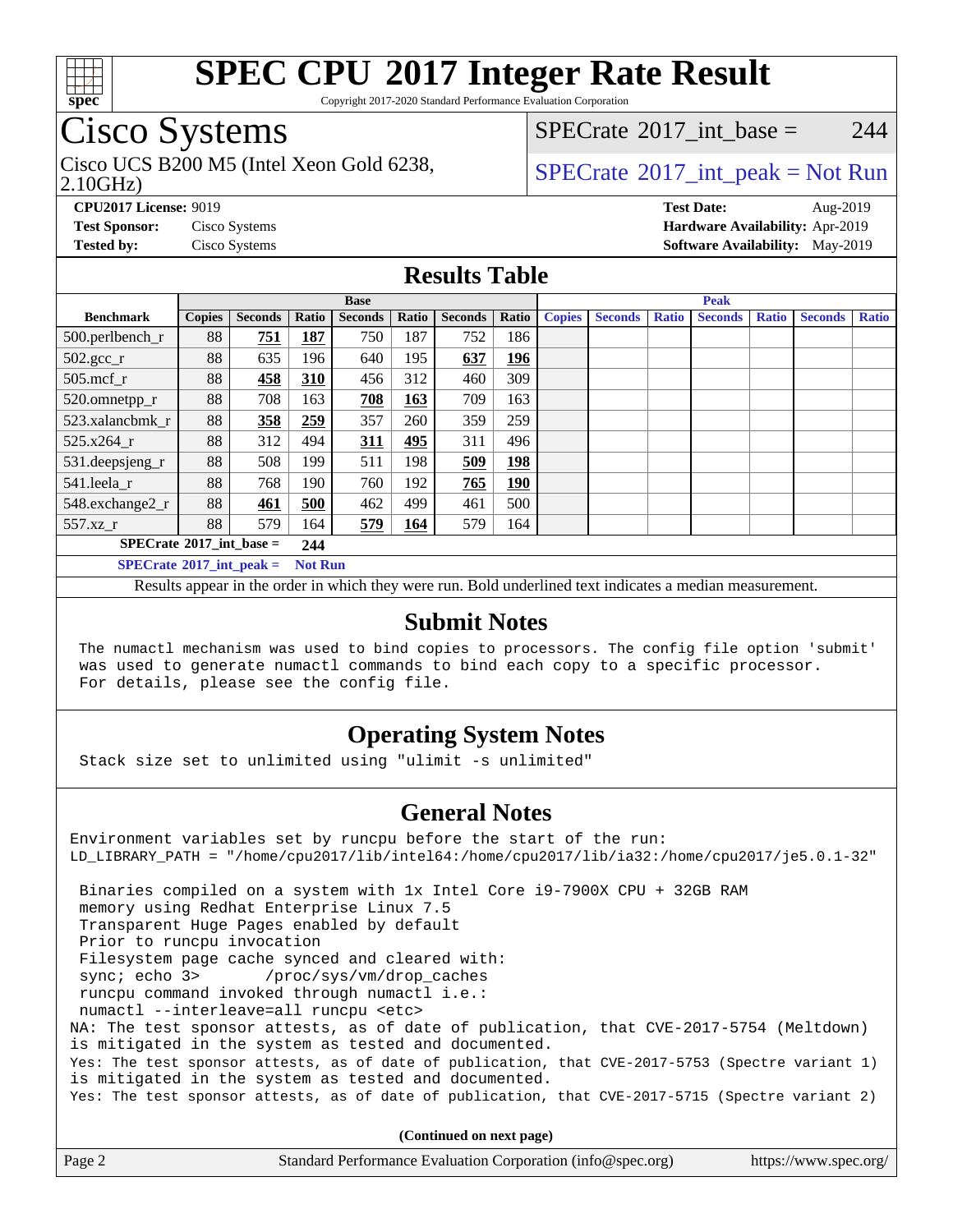

Copyright 2017-2020 Standard Performance Evaluation Corporation

# Cisco Systems

Cisco UCS B200 M5 (Intel Xeon Gold 6238,  $SPECrate^{\circ}2017\_int\_peak = Not Run$  $SPECrate^{\circ}2017\_int\_peak = Not Run$ 

 $SPECTate$ <sup>®</sup>[2017\\_int\\_base =](http://www.spec.org/auto/cpu2017/Docs/result-fields.html#SPECrate2017intbase) 244

2.10GHz)

**[CPU2017 License:](http://www.spec.org/auto/cpu2017/Docs/result-fields.html#CPU2017License)** 9019 **[Test Date:](http://www.spec.org/auto/cpu2017/Docs/result-fields.html#TestDate)** Aug-2019 **[Test Sponsor:](http://www.spec.org/auto/cpu2017/Docs/result-fields.html#TestSponsor)** Cisco Systems **[Hardware Availability:](http://www.spec.org/auto/cpu2017/Docs/result-fields.html#HardwareAvailability)** Apr-2019 **[Tested by:](http://www.spec.org/auto/cpu2017/Docs/result-fields.html#Testedby)** Cisco Systems **[Software Availability:](http://www.spec.org/auto/cpu2017/Docs/result-fields.html#SoftwareAvailability)** May-2019

#### **[General Notes \(Continued\)](http://www.spec.org/auto/cpu2017/Docs/result-fields.html#GeneralNotes)**

is mitigated in the system as tested and documented.

#### **[Platform Notes](http://www.spec.org/auto/cpu2017/Docs/result-fields.html#PlatformNotes)**

| BIOS Settings:<br>Intel HyperThreading Technology set to Enabled<br>CPU performance set to Enterprise<br>Power Performance Tuning set to OS Controls<br>SNC set to Enabled<br>IMC Interleaving set to 1-way Interleave<br>Patrol Scrub set to Disabled<br>Sysinfo program /home/cpu2017/bin/sysinfo<br>running on linux-aixk Mon Aug 19 09:11:16 2019<br>For more information on this section, see | Rev: r5797 of 2017-06-14 96c45e4568ad54c135fd618bcc091c0f<br>SUT (System Under Test) info as seen by some common utilities.                                                                                                                                                                                                                                                          |                       |
|----------------------------------------------------------------------------------------------------------------------------------------------------------------------------------------------------------------------------------------------------------------------------------------------------------------------------------------------------------------------------------------------------|--------------------------------------------------------------------------------------------------------------------------------------------------------------------------------------------------------------------------------------------------------------------------------------------------------------------------------------------------------------------------------------|-----------------------|
|                                                                                                                                                                                                                                                                                                                                                                                                    | https://www.spec.org/cpu2017/Docs/config.html#sysinfo                                                                                                                                                                                                                                                                                                                                |                       |
| From /proc/cpuinfo<br>"physical id"s (chips)<br>2<br>88 "processors"<br>cpu cores : 22<br>siblings : 44                                                                                                                                                                                                                                                                                            | model name : Intel(R) $Xeon(R)$ Gold 6238 CPU @ 2.10GHz<br>cores, siblings (Caution: counting these is hw and system dependent. The following<br>excerpts from /proc/cpuinfo might not be reliable. Use with caution.)<br>physical 0: cores 0 1 2 3 4 5 8 9 10 11 12 16 17 18 19 20 21 24 25 26 27 28<br>physical 1: cores 0 1 2 3 4 5 8 9 10 11 12 16 17 18 19 20 21 24 25 26 27 28 |                       |
| From 1scpu:<br>Architecture:<br>$CPU$ op-mode( $s$ ):<br>Byte Order:<br>CPU(s):<br>On-line CPU(s) list: $0-87$<br>Thread(s) per core:<br>$Core(s)$ per socket:<br>Socket(s):<br>NUMA node(s):<br>Vendor ID:<br>CPU family:<br>Model:<br>Model name:<br>Stepping:<br>CPU MHz:                                                                                                                       | x86_64<br>$32$ -bit, $64$ -bit<br>Little Endian<br>88<br>2<br>22<br>$\overline{a}$<br>4<br>GenuineIntel<br>6<br>85<br>$Intel(R)$ Xeon $(R)$ Gold 6238 CPU @ 2.10GHz<br>7<br>2100.000                                                                                                                                                                                                 |                       |
|                                                                                                                                                                                                                                                                                                                                                                                                    | (Continued on next page)                                                                                                                                                                                                                                                                                                                                                             |                       |
| Page 3                                                                                                                                                                                                                                                                                                                                                                                             | Standard Performance Evaluation Corporation (info@spec.org)                                                                                                                                                                                                                                                                                                                          | https://www.spec.org/ |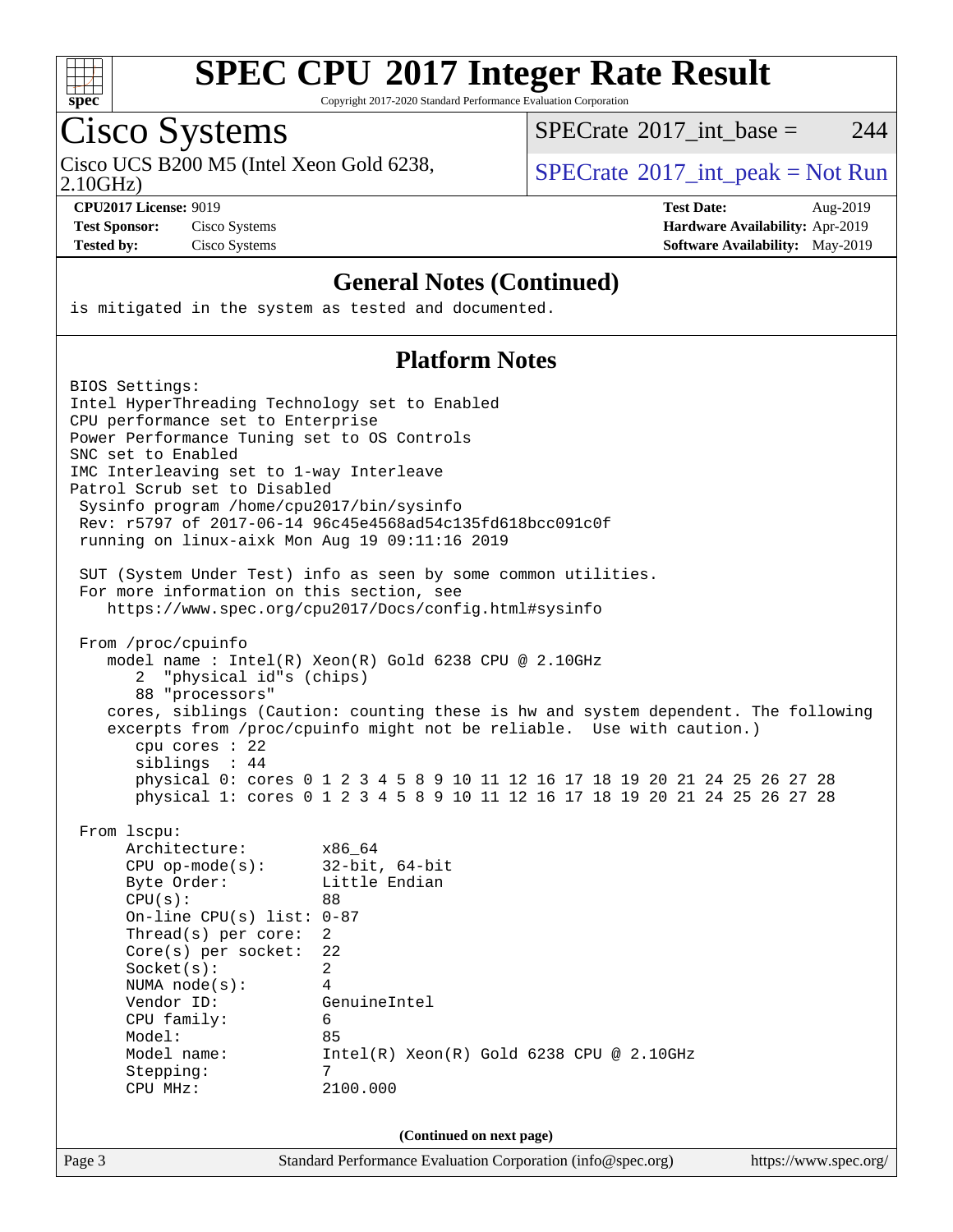

Copyright 2017-2020 Standard Performance Evaluation Corporation

Cisco Systems<br>Cisco UCS B200 M5 (Intel Xeon Gold 6238,

2.10GHz)

 $SPECTate@2017_int\_base = 244$ 

 $SPECTate<sup>®</sup>2017_int_p [peak = Not Run]$ 

**[CPU2017 License:](http://www.spec.org/auto/cpu2017/Docs/result-fields.html#CPU2017License)** 9019 **[Test Date:](http://www.spec.org/auto/cpu2017/Docs/result-fields.html#TestDate)** Aug-2019 **[Test Sponsor:](http://www.spec.org/auto/cpu2017/Docs/result-fields.html#TestSponsor)** Cisco Systems **[Hardware Availability:](http://www.spec.org/auto/cpu2017/Docs/result-fields.html#HardwareAvailability)** Apr-2019 **[Tested by:](http://www.spec.org/auto/cpu2017/Docs/result-fields.html#Testedby)** Cisco Systems **[Software Availability:](http://www.spec.org/auto/cpu2017/Docs/result-fields.html#SoftwareAvailability)** May-2019

#### **[Platform Notes \(Continued\)](http://www.spec.org/auto/cpu2017/Docs/result-fields.html#PlatformNotes)**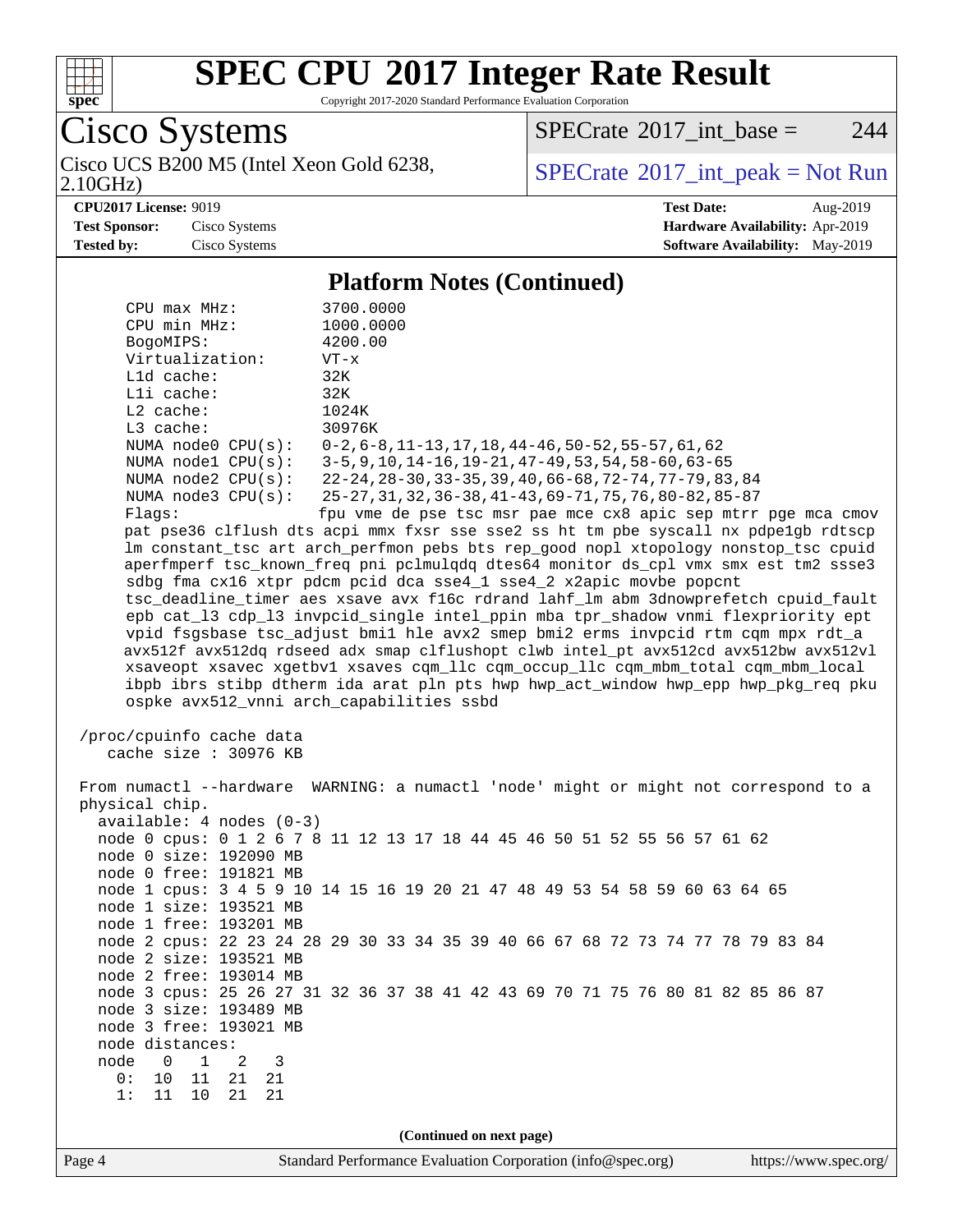

Copyright 2017-2020 Standard Performance Evaluation Corporation

Cisco Systems 2.10GHz) Cisco UCS B200 M5 (Intel Xeon Gold 6238,  $\vert$  [SPECrate](http://www.spec.org/auto/cpu2017/Docs/result-fields.html#SPECrate2017intpeak)®[2017\\_int\\_peak = N](http://www.spec.org/auto/cpu2017/Docs/result-fields.html#SPECrate2017intpeak)ot Run [SPECrate](http://www.spec.org/auto/cpu2017/Docs/result-fields.html#SPECrate2017intbase)<sup>®</sup>2017 int base = 244 **[CPU2017 License:](http://www.spec.org/auto/cpu2017/Docs/result-fields.html#CPU2017License)** 9019 **[Test Date:](http://www.spec.org/auto/cpu2017/Docs/result-fields.html#TestDate)** Aug-2019 **[Test Sponsor:](http://www.spec.org/auto/cpu2017/Docs/result-fields.html#TestSponsor)** Cisco Systems **[Hardware Availability:](http://www.spec.org/auto/cpu2017/Docs/result-fields.html#HardwareAvailability)** Apr-2019 **[Tested by:](http://www.spec.org/auto/cpu2017/Docs/result-fields.html#Testedby)** Cisco Systems **[Software Availability:](http://www.spec.org/auto/cpu2017/Docs/result-fields.html#SoftwareAvailability)** May-2019 **[Platform Notes \(Continued\)](http://www.spec.org/auto/cpu2017/Docs/result-fields.html#PlatformNotes)** 2: 21 21 10 11 3: 21 21 11 10 From /proc/meminfo<br>MemTotal: 791166112 kB MemTotal: HugePages\_Total: 0 Hugepagesize: 2048 kB From /etc/\*release\* /etc/\*version\* os-release: NAME="SLES" VERSION="15" VERSION\_ID="15" PRETTY\_NAME="SUSE Linux Enterprise Server 15" ID="sles" ID\_LIKE="suse" ANSI\_COLOR="0;32" CPE\_NAME="cpe:/o:suse:sles:15" uname -a: Linux linux-aixk 4.12.14-23-default #1 SMP Tue May 29 21:04:44 UTC 2018 (cd0437b) x86\_64 x86\_64 x86\_64 GNU/Linux run-level 3 Aug 19 09:06 SPEC is set to: /home/cpu2017 Filesystem Type Size Used Avail Use% Mounted on /dev/sdb6 xfs 45G 13G 33G 28% /home Additional information from dmidecode follows. WARNING: Use caution when you interpret this section. The 'dmidecode' program reads system data which is "intended to allow hardware to be accurately determined", but the intent may not be met, as there are frequent changes to hardware, firmware, and the "DMTF SMBIOS" standard. BIOS Cisco Systems, Inc. B200M5.4.0.4b.0.0407191258 04/07/2019 Memory: 24x 0xCE00 M393A4K40CB2-CVF 32 GB 2 rank 2933, configured at 2934 (End of data from sysinfo program) **[Compiler Version Notes](http://www.spec.org/auto/cpu2017/Docs/result-fields.html#CompilerVersionNotes)** ==============================================================================

C | 500.perlbench r(base) 502.gcc r(base) 505.mcf r(base) | 525.x264\_r(base) 557.xz\_r(base) ------------------------------------------------------------------------------ Intel(R) C Intel(R) 64 Compiler for applications running on Intel(R)  $64$ ,

**(Continued on next page)**

| Page 5<br>Standard Performance Evaluation Corporation (info@spec.org) | https://www.spec.org/ $\vert$ |  |
|-----------------------------------------------------------------------|-------------------------------|--|
|-----------------------------------------------------------------------|-------------------------------|--|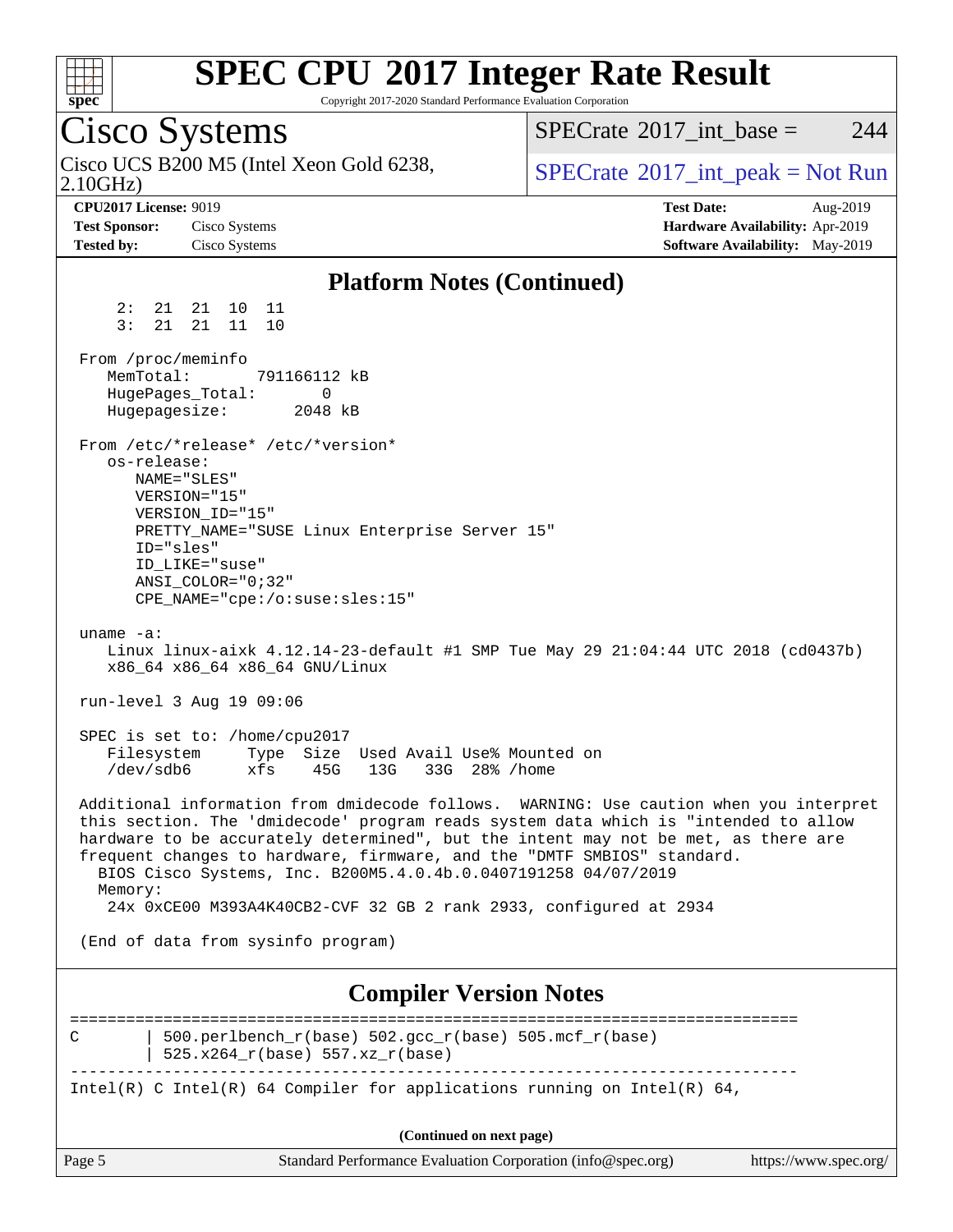

Copyright 2017-2020 Standard Performance Evaluation Corporation

### Cisco Systems

Cisco UCS B200 M5 (Intel Xeon Gold 6238,  $SPECTR = SPECrate^{\circ}2017\_int\_peak = Not Run$  $SPECTR = SPECrate^{\circ}2017\_int\_peak = Not Run$  $SPECTR = SPECrate^{\circ}2017\_int\_peak = Not Run$ 

 $SPECTate$ <sup>®</sup>[2017\\_int\\_base =](http://www.spec.org/auto/cpu2017/Docs/result-fields.html#SPECrate2017intbase) 244

2.10GHz)

**[Test Sponsor:](http://www.spec.org/auto/cpu2017/Docs/result-fields.html#TestSponsor)** Cisco Systems **[Hardware Availability:](http://www.spec.org/auto/cpu2017/Docs/result-fields.html#HardwareAvailability)** Apr-2019 **[Tested by:](http://www.spec.org/auto/cpu2017/Docs/result-fields.html#Testedby)** Cisco Systems **[Software Availability:](http://www.spec.org/auto/cpu2017/Docs/result-fields.html#SoftwareAvailability)** May-2019

**[CPU2017 License:](http://www.spec.org/auto/cpu2017/Docs/result-fields.html#CPU2017License)** 9019 **[Test Date:](http://www.spec.org/auto/cpu2017/Docs/result-fields.html#TestDate)** Aug-2019

### **[Compiler Version Notes \(Continued\)](http://www.spec.org/auto/cpu2017/Docs/result-fields.html#CompilerVersionNotes)**

|       | Version 19.0.4.227 Build 20190416<br>Copyright (C) 1985-2019 Intel Corporation. All rights reserved.                                                                                   |
|-------|----------------------------------------------------------------------------------------------------------------------------------------------------------------------------------------|
|       | =================================                                                                                                                                                      |
| $C++$ | 520.omnetpp $r(base)$ 523.xalancbmk $r(base)$ 531.deepsjeng $r(base)$<br>$541.$ leela r(base)<br>------------------------                                                              |
|       | Intel(R) $C++$ Intel(R) 64 Compiler for applications running on Intel(R) 64,<br>Version 19.0.4.227 Build 20190416<br>Copyright (C) 1985-2019 Intel Corporation. All rights reserved.   |
|       |                                                                                                                                                                                        |
|       | Fortran   548.exchange2 $r(base)$                                                                                                                                                      |
|       | Intel(R) Fortran Intel(R) 64 Compiler for applications running on Intel(R)<br>64, Version 19.0.4.227 Build 20190416<br>Copyright (C) 1985-2019 Intel Corporation. All rights reserved. |

### **[Base Compiler Invocation](http://www.spec.org/auto/cpu2017/Docs/result-fields.html#BaseCompilerInvocation)**

[C benchmarks](http://www.spec.org/auto/cpu2017/Docs/result-fields.html#Cbenchmarks): [icc -m64 -std=c11](http://www.spec.org/cpu2017/results/res2019q3/cpu2017-20190820-17219.flags.html#user_CCbase_intel_icc_64bit_c11_33ee0cdaae7deeeab2a9725423ba97205ce30f63b9926c2519791662299b76a0318f32ddfffdc46587804de3178b4f9328c46fa7c2b0cd779d7a61945c91cd35)

[C++ benchmarks:](http://www.spec.org/auto/cpu2017/Docs/result-fields.html#CXXbenchmarks) [icpc -m64](http://www.spec.org/cpu2017/results/res2019q3/cpu2017-20190820-17219.flags.html#user_CXXbase_intel_icpc_64bit_4ecb2543ae3f1412ef961e0650ca070fec7b7afdcd6ed48761b84423119d1bf6bdf5cad15b44d48e7256388bc77273b966e5eb805aefd121eb22e9299b2ec9d9)

[Fortran benchmarks](http://www.spec.org/auto/cpu2017/Docs/result-fields.html#Fortranbenchmarks): [ifort -m64](http://www.spec.org/cpu2017/results/res2019q3/cpu2017-20190820-17219.flags.html#user_FCbase_intel_ifort_64bit_24f2bb282fbaeffd6157abe4f878425411749daecae9a33200eee2bee2fe76f3b89351d69a8130dd5949958ce389cf37ff59a95e7a40d588e8d3a57e0c3fd751)

### **[Base Portability Flags](http://www.spec.org/auto/cpu2017/Docs/result-fields.html#BasePortabilityFlags)**

 500.perlbench\_r: [-DSPEC\\_LP64](http://www.spec.org/cpu2017/results/res2019q3/cpu2017-20190820-17219.flags.html#b500.perlbench_r_basePORTABILITY_DSPEC_LP64) [-DSPEC\\_LINUX\\_X64](http://www.spec.org/cpu2017/results/res2019q3/cpu2017-20190820-17219.flags.html#b500.perlbench_r_baseCPORTABILITY_DSPEC_LINUX_X64) 502.gcc\_r: [-DSPEC\\_LP64](http://www.spec.org/cpu2017/results/res2019q3/cpu2017-20190820-17219.flags.html#suite_basePORTABILITY502_gcc_r_DSPEC_LP64) 505.mcf\_r: [-DSPEC\\_LP64](http://www.spec.org/cpu2017/results/res2019q3/cpu2017-20190820-17219.flags.html#suite_basePORTABILITY505_mcf_r_DSPEC_LP64) 520.omnetpp\_r: [-DSPEC\\_LP64](http://www.spec.org/cpu2017/results/res2019q3/cpu2017-20190820-17219.flags.html#suite_basePORTABILITY520_omnetpp_r_DSPEC_LP64) 523.xalancbmk\_r: [-DSPEC\\_LP64](http://www.spec.org/cpu2017/results/res2019q3/cpu2017-20190820-17219.flags.html#suite_basePORTABILITY523_xalancbmk_r_DSPEC_LP64) [-DSPEC\\_LINUX](http://www.spec.org/cpu2017/results/res2019q3/cpu2017-20190820-17219.flags.html#b523.xalancbmk_r_baseCXXPORTABILITY_DSPEC_LINUX) 525.x264\_r: [-DSPEC\\_LP64](http://www.spec.org/cpu2017/results/res2019q3/cpu2017-20190820-17219.flags.html#suite_basePORTABILITY525_x264_r_DSPEC_LP64) 531.deepsjeng\_r: [-DSPEC\\_LP64](http://www.spec.org/cpu2017/results/res2019q3/cpu2017-20190820-17219.flags.html#suite_basePORTABILITY531_deepsjeng_r_DSPEC_LP64) 541.leela\_r: [-DSPEC\\_LP64](http://www.spec.org/cpu2017/results/res2019q3/cpu2017-20190820-17219.flags.html#suite_basePORTABILITY541_leela_r_DSPEC_LP64) 548.exchange2\_r: [-DSPEC\\_LP64](http://www.spec.org/cpu2017/results/res2019q3/cpu2017-20190820-17219.flags.html#suite_basePORTABILITY548_exchange2_r_DSPEC_LP64)

**(Continued on next page)**

Page 6 Standard Performance Evaluation Corporation [\(info@spec.org\)](mailto:info@spec.org) <https://www.spec.org/>